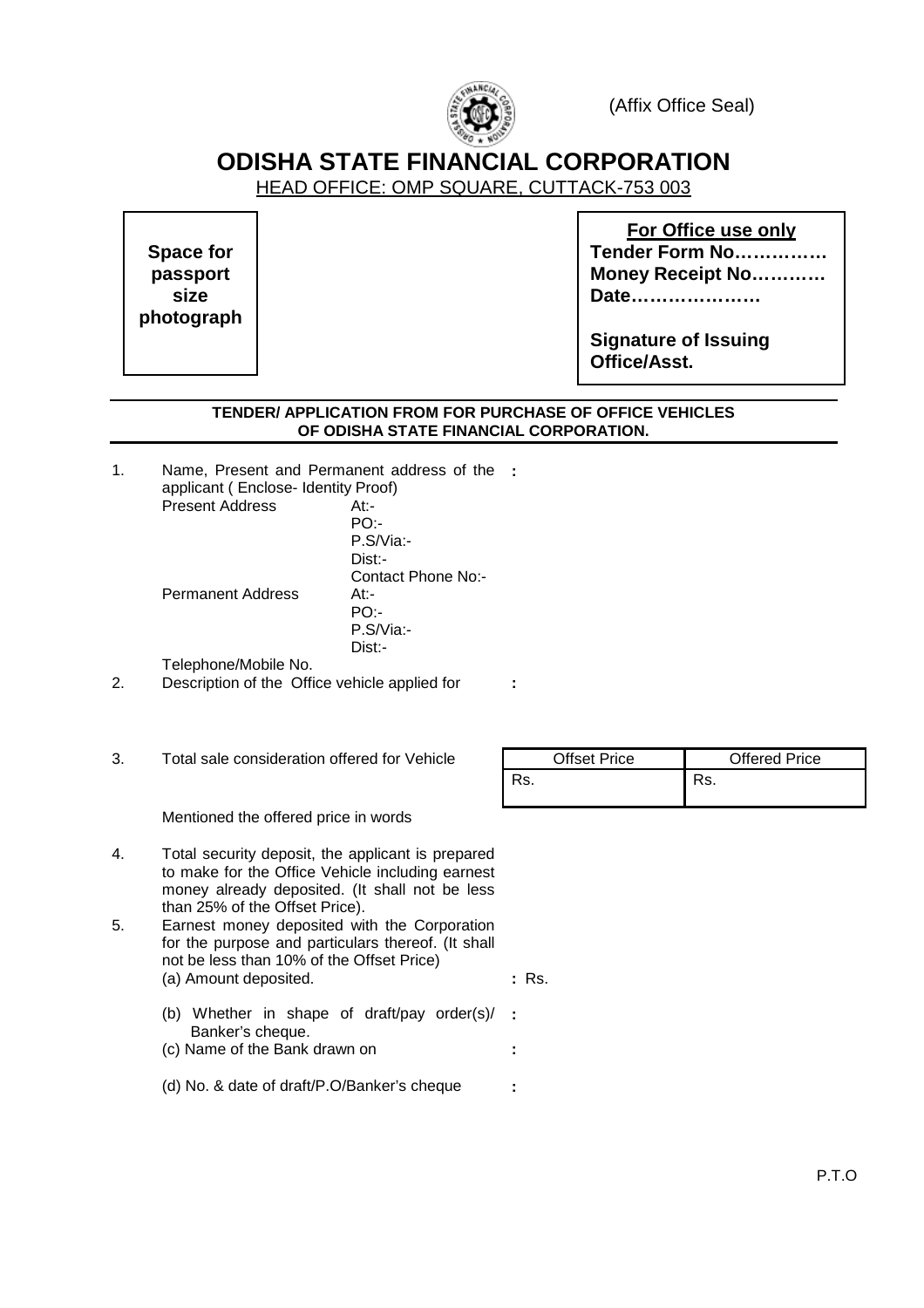- 6. Name and address of the father/husband of the **:**  applicant and his/her present occupation.
- 7. Academic qualification of the applicant including **:**  technical qualification, if any. (copies of supporting certificates should be enclosed)
- 8. Present profession, business of the applicant **:**  with detail information on past experience if any. (in case a professional driver applying for vehicle, copy of driving license should be enclosed)
- 9. Whether the applicant has ever been convicted **:**  or facing trial for any criminal or economic offence.
- 14. Whether the applicant has any Bank Account **:**  and if so, details thereof (A/c No. & Name of the Bank & Branch)

 The above statement is true and correct to the best of my knowledge. The conditions of sale notice and specific conditions of sale annexed to the Tender Form are acceptable to me.

Place :

Date :

### **SIGNATURE OF THE APPLICANT**

**N.B The tender form should be submitted complete in all respect along with a recent passport size photograph of the applicant duly attested by a Gazetted Officer, proof of identity along with EMD, failing which it is liable to be rejected. The tender is subject to other terms and conditions mentioned in the advertisement under which this is being submitted and other conditions of sale annexed**

**(In case the form is down loaded and utilized, the cost of the form ( Rs.400/-) should be paid in shape of a separate Demand Draft/Pay order/Bankers cheque favouring OSFC payable at Cuttack and enclosed to the tender application at the time of its submission.)**